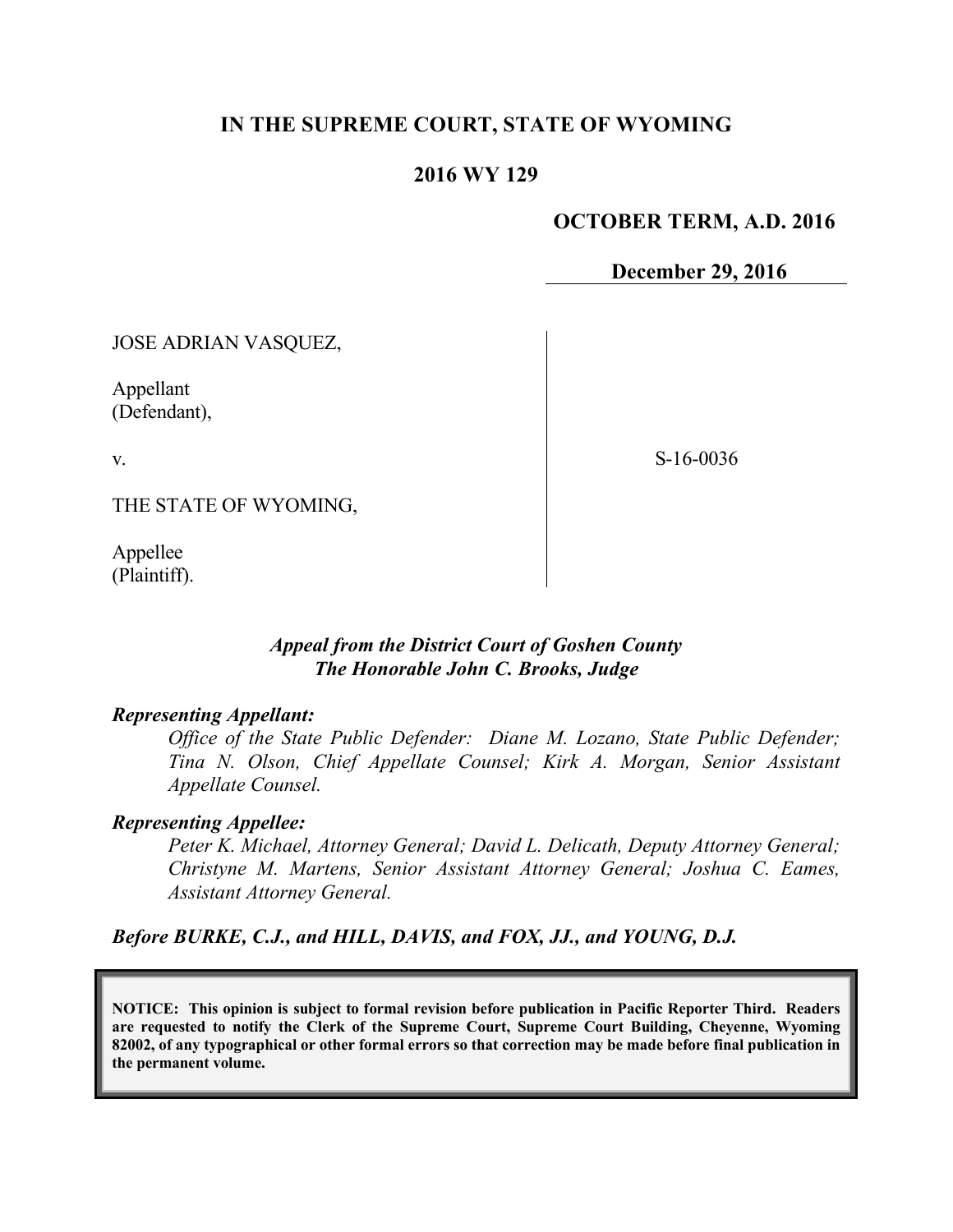# **YOUNG, District Judge.**

[¶1] After a one-day jury trial, Jose Adrian Vasquez was convicted of three counts of sexual abuse of a minor in the second degree. Appellant contends the district court abused its discretion in admitting evidence that he was in violation of his parole at the time of the offenses. We affirm.

## *ISSUE*

[¶2] Appellant presents one issue for our review:

Whether the district court abused its discretion when it admitted evidence relating to the terms of Appellant's parole and his parole violations.

# *FACTS*

[¶3] Jose Adrian Vasquez was paroled from the Wyoming Medium Correctional Institution (WMCI), after serving time for sexual abuse of a minor in the third degree, on March 5, 2014. He met I.E. in late March 2014, when I.E. was fifteen and Appellant was twenty-three. As a condition of his parole, Appellant was not to have contact with minors. Appellant began his relationship with I.E. when he visited I.E.'s apartment in Torrington, Wyoming, where I.E. lived with his mother. I.E's mother, who was using methamphetamine and focused on her boyfriend, left I.E. alone frequently. At some point, Appellant asked I.E. if he wanted to help him plan a skate party. During a walk to discuss the party, Appellant and I.E. held hands. By early April 2014, I.E. spent nearly every day with Appellant at his apartment. At the time I.E. met Appellant, I.E. had few friends, was very lonely, was frequently "depressed" and "felt vulnerable" due to a strained relationship with his mother.

[¶4] The relationship between Appellant and I.E. progressed from touching to sexual encounters. The majority of these encounters occurred at Appellant's residence. Appellant's parole agent, Jason Bauer, and a contract parole agent, Glenn Schleve, discovered Appellant and I.E. together on two separate occasions. Both Appellant and I.E. lied to the parole agents about I.E.'s age. Mr. Bauer imposed an administrative parole sanction against Appellant for his contact with a minor. On April  $12<sup>th</sup>$  and  $13<sup>th</sup>$ , 2014, Appellant took I.E. camping at the Rawhide Recreation Area outside of Torrington, Wyoming, where I.E. and Appellant engaged in sexual contact. While waiting for a ride from I.E.'s mother, they encountered Jerry Numon, a guard at WMCI. Mr. Numon knew Appellant from WMCI. Mr. Bauer was notified that Appellant had been seen with I.E.

[¶5] In June of 2014, I.E.'s mother reported to Mr. Bauer that Appellant continued to have contact with I.E. Appellant's parole was revoked. In November of 2014, he was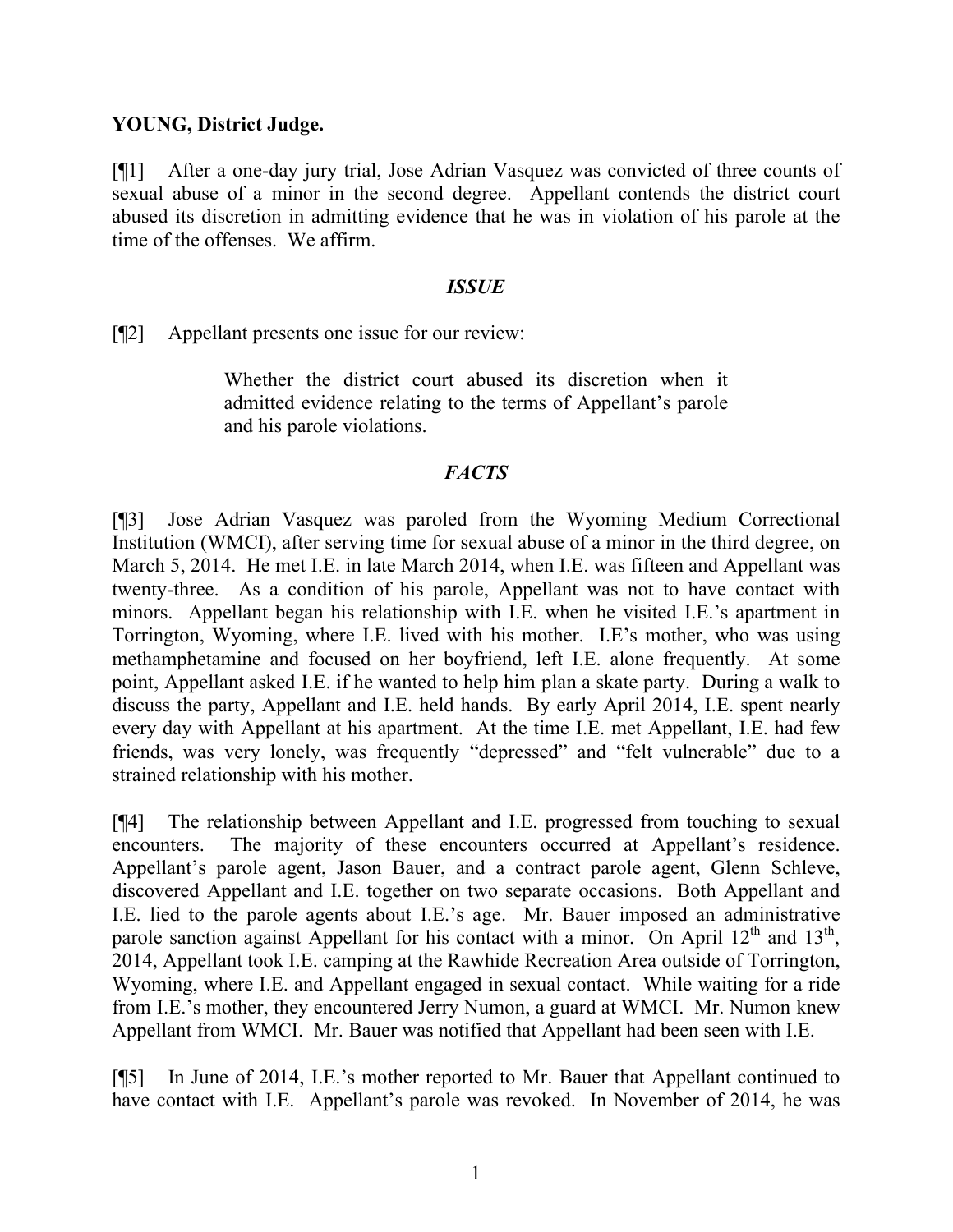charged with three counts of sexual abuse of a minor in the second degree, in violation of Wyo. Stat. Ann. § 6-2-315(a)(i). Counts two and three alleged the abuse had occurred at the Rawhide Recreation Area. The case proceeded to trial, after which the jury returned a verdict of guilty on all three counts of sexual abuse of a minor in the second degree, in violation of Wyo. Stat. Ann.  $\S 6-2-315(a)(i)$ .

## *STANDARD OF REVIEW*

[¶6] We review rulings on the admissibility of evidence for an abuse of discretion.

We review challenges to the admission of evidence for an abuse of discretion when an objection has been lodged. *Cardenas v. State*, 2014 WY 92, ¶ 7, 330 P.3d 808, 810 (Wyo. 2014). "[W]here a defendant files a pretrial demand for notice of intent to introduce evidence under W.R.E. 404(b), the same shall be treated as the making of a timely objection to the introduction of the evidence." *Howard v. State*, 2002 WY 40, ¶ 23, 42 P.3d 483, 491 (Wyo. 2002). Mr. Hodge filed a demand prior to trial. We therefore review the district court's decision to admit the uncharged misconduct evidence for an abuse of discretion. A trial court's ruling on the admissibility of uncharged misconduct evidence is entitled to considerable deference, "'and, as long as there exists a legitimate basis for the trial court's ruling, that ruling will not be disturbed on appeal.'" *Cardenas*, 2014 WY 92, ¶ 7, 330 P.3d at 810 (quoting *Gonzalez–Ochoa v. State*, 2014 WY 14, ¶ 11, 317 P.3d 599, 603 (Wyo. 2014)). "A trial court abuses its discretion when it could not have reasonably concluded as it did." *Bromley v. State*, 2007 WY 20, ¶ 8, 150 P.3d 1202, 1206–07 (Wyo. 2007). "Even if a district court abused its discretion in admitting uncharged misconduct evidence, we must also determine whether the error was prejudicial." *Mersereau v. State*, 2012 WY 125, ¶ 17, 286 P.3d 97, 106 (Wyo. 2012). "'Error is prejudicial if there is a reasonable possibility that the verdict might have been more favorable to the defendant if the error had not been made.'" *Id.* (quoting *Vigil v. State*, 2010 WY 15, ¶ 11, 224 P.3d 31, 36 (Wyo. 2010)).

*Hodge v. State*, 2015 WY 103, ¶ 8, 355 P.3d 368, 370–71 (Wyo. 2015).

[¶7] Even if an evidentiary ruling is found to be in error, Appellant has the burden of affirmatively showing that the error was prejudicial.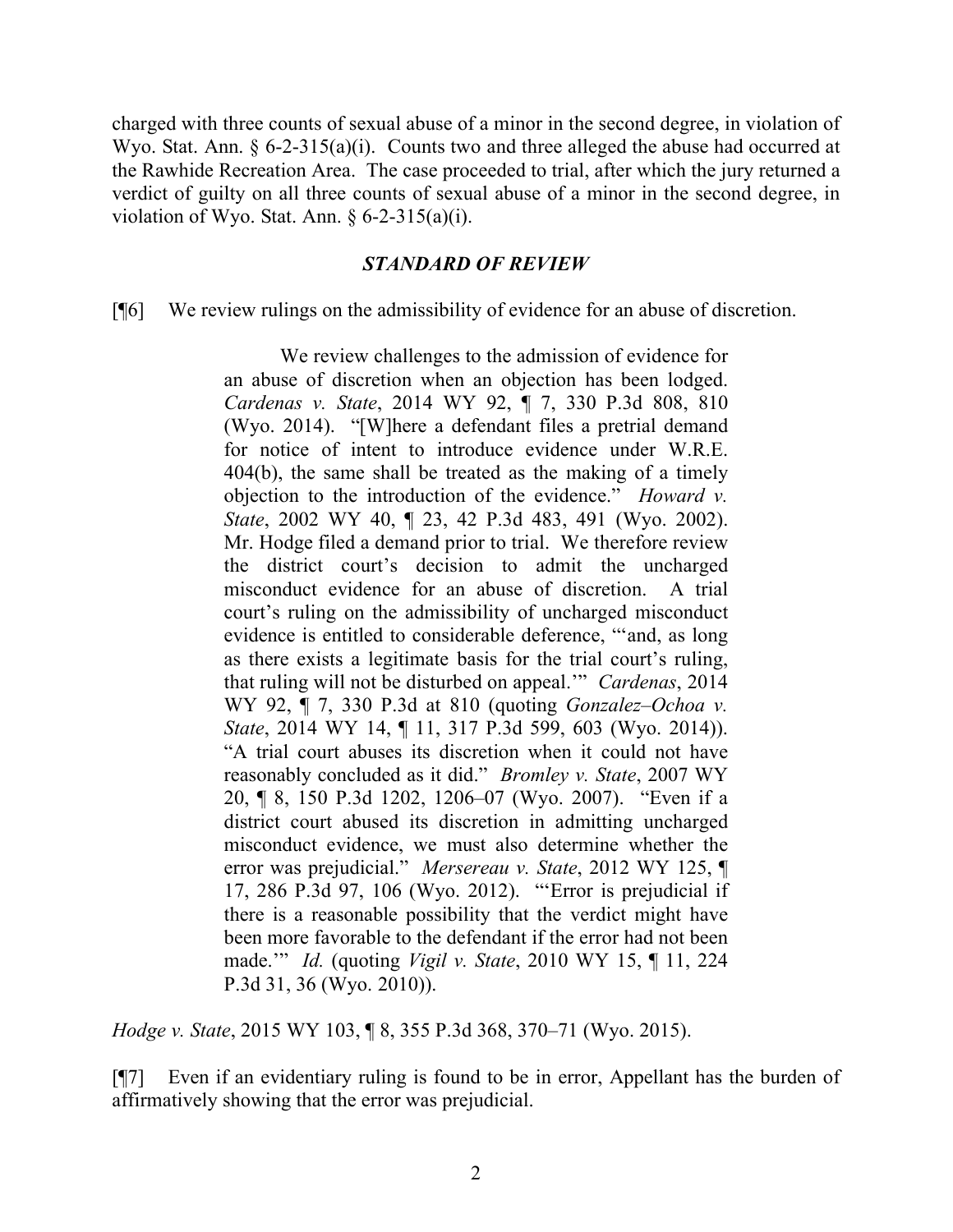If we conclude the trial court erred, we must then determine if the error was prejudicial. *Bromley v. State*, 2009 WY 133, ¶ 24, 219 P.3d 110, 116 (Wyo. 2009). An error is prejudicial if there is a reasonable possibility the verdict might have been more favorable to the appellant if the error had never occurred. *Callen v. State*, 2008 WY 107, ¶ 5, 192 P.3d 137, 141 (Wyo. 2008). The burden of proving prejudicial error rests with the appellant. *Skinner v. State*, 2001 WY 102, ¶ 25, 33 P.3d 758, 767 (Wyo. 2001).

*Bloomfield v. State*, 2010 WY 97, ¶ 17, 234 P.3d 366, 373 (Wyo. 2010).

#### *DISCUSSION*

[¶8] Appellant filed a pretrial demand for notice of intent to use W.R.E. 404(b) evidence.<sup>1</sup> The State did not respond, and Appellant subsequently filed a Motion in Limine requesting the district court exclude evidence of his prior conviction for sexual abuse of a minor in the third degree under W.R.E.  $404(b)$  and W.R.E.  $403<sup>2</sup>$  Appellant argued the evidence should be excluded under W.R.E. 404(b) and not allowed as W.R.E.  $609$  impeachment evidence, in the event Appellant testified.<sup>3</sup> While the district court

 $1$  W.R.E. 404(b) provides:

 $\overline{a}$ 

 $2$  W.R.E. 403 provides:

Although relevant, evidence may be excluded if its probative value is substantially outweighed by the danger of unfair prejudice, confusion of the issues, or misleading the jury, or by considerations of undue delay, waste of time, or needless presentation of cumulative evidence.

 $3$  W.R.E. 609 provides, in relevant part:

(a) *General rule*. – For the purpose of attacking the credibility of a

<sup>(</sup>b) *Other crimes, wrongs, or acts*. – Evidence of other crimes, wrongs, or acts is not admissible to prove the character of a person in order to show that he acted in conformity therewith. It may, however, be admissible for other purposes, such as proof of motive, opportunity, intent, preparation, plan, knowledge, identity, or absence of mistake or accident, provided that upon request by the accused, the prosecution in a criminal case shall provide reasonable notice in advance of trial, or during trial if the court excuses pretrial notice on good cause shown, of the general nature of any such evidence it intends to introduce at trial.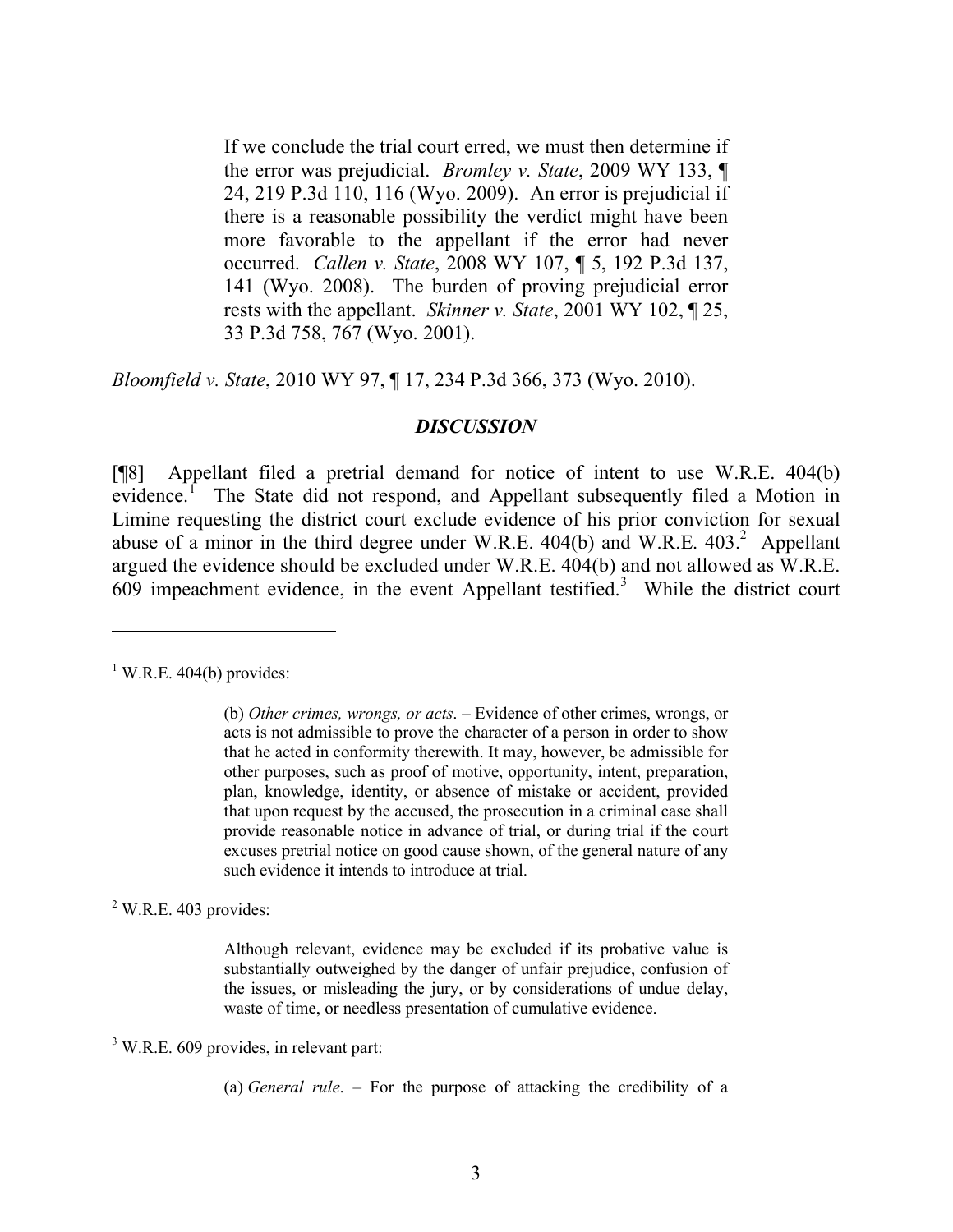agreed that evidence of the prior conviction should not be allowed, the district court allowed testimony as to why Mr. Schleve and Mr. Bauer contacted Appellant, why they were interested in I.E.'s age, as well as evidence of potential parole violations as course of conduct evidence, or intrinsic evidence.

[¶9] Appellant contends that even if relevant, evidence of his parole status, the condition prohibiting contact with minors, the administrative parole sanctions, and subsequent revocation proceedings should have been excluded as their probative value was substantially outweighed by the danger of unfair prejudice under W.R.E. 403. As noted above, Rule 403 provides, "Although relevant, evidence may be excluded if its probative value is substantially outweighed by the danger of unfair prejudice, confusion of the issues, or misleading the jury, or by considerations of undue delay, waste of time, or needless presentation of cumulative evidence."

[¶10] Appellant urges the Court to find that the danger of unfair prejudice resulting from Mr. Bauer's testimony substantially outweighs any probative value and was in violation of Rule 403. He directs the Court to *United States v. Calhoun*, 544 F.2d 291 (6<sup>th</sup> Cir. 1976) for this proposition. In *Calhoun*, the Sixth Circuit held

> The knowledge that Calhoun was on parole at the time of the alleged offense could also arouse an emotional reaction among the jurors, especially those who harbor strong feelings about recidivism and the premature release of those in prison for crimes. Thus in *United States v. Poston*, 430 F.2d 706 (6th Cir. 1970), we held that it was prejudicial and reversible error to have introduced evidence before a jury that the defendant was on probation at the time of the alleged offense.

*Calhoun*, 544 F.2d at 296.

witness,

(2) evidence that any witness has been convicted of a crime shall be admitted if it involved dishonesty or false statement, regardless of the punishment.

<sup>(1)</sup> evidence that a witness other than an accused has been convicted of a crime shall be admitted, subject to Rule 403, if the crime was punishable by death or imprisonment in excess of one (1) year under the law under which the witness was convicted, and evidence that an accused has been convicted of such a crime shall be admitted if the court determines that the probative value of admitting this evidence outweighs its prejudicial effect to the accused; and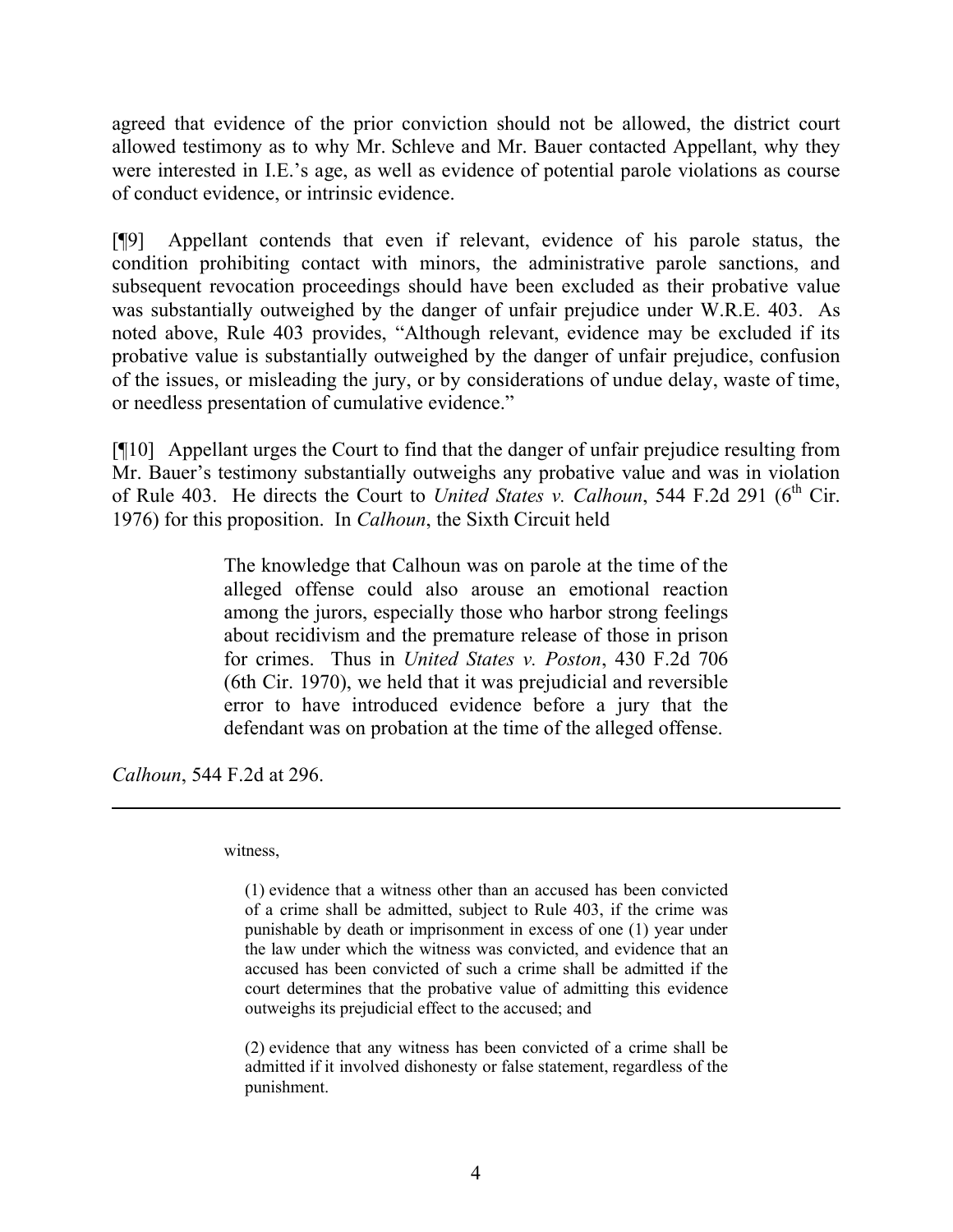[¶11] The State cites *United States v. Allums*, 379 F. App'x 711, 716–18 (10th Cir. 2010), where the Tenth Circuit explained its decision to take a more flexible approach in permitting testimony from parole agents.

> In contrast to the Sixth Circuit's decision in *Calhoun*, this court has taken a more measured approach. In *United States v. Contreras*, 536 F.3d 1167, 1169 (10th Cir. 2008), the trial court allowed the prosecution to present testimony from a parole officer who identified the defendant from photographs taken by a video surveillance camera during the charged bank robbery, "but required the Government to limit its direct examination to exclude the details of [the witness's] role as [the defendant's] probation officer." We held that the trial court did not abuse its discretion in allowing the testimony, and we rejected *Calhoun*'s per se approach. We reasoned that the defendant could freely cross-examine [the probation officer], either by (1) "limit[ing] the scope of his crossexamination to exclude details of the nature of their relationship and focus solely on questions regarding whether [the probation officer's] past interactions with [the defendant] adequately enabled her to identify him from the surveillance photographs[;]" or (2) electing to "fully cross-examine [the probation officer] without concern about testimony regarding her role as [the defendant's] probation officer." *Id.* at 1171– 72.

> Our approach in *Contreras* comports with decisions of other circuits, which have rejected *Calhoun*'s per se rule and considered the admission of parole and probation officer testimony on a case-by-case basis.

*Allums*, 379 F. App'x at 716–17. We find that the decision to allow or prohibit testimony from parole or probation agents should be evaluated on a case-by-case basis. *Allums*, 379 F. App'x at 716–18. The trial court evaluated the proposed testimony and its limits during the hearing on the Motion in Limine.

[¶12] Appellant further contends, even though there was no direct testimony as to his previous conviction, the challenged evidence triggered the mandatory W.R.E. 404(b) analysis, as evidence of his parole status indicates a prior criminal history. Appellant contends that from this evidence the jury could, and did, logically conclude he was on parole for a previous crime against a minor. Appellant alleges this evidence improperly factored into the jury's determination of guilt, as demonstrated by their inquiry to the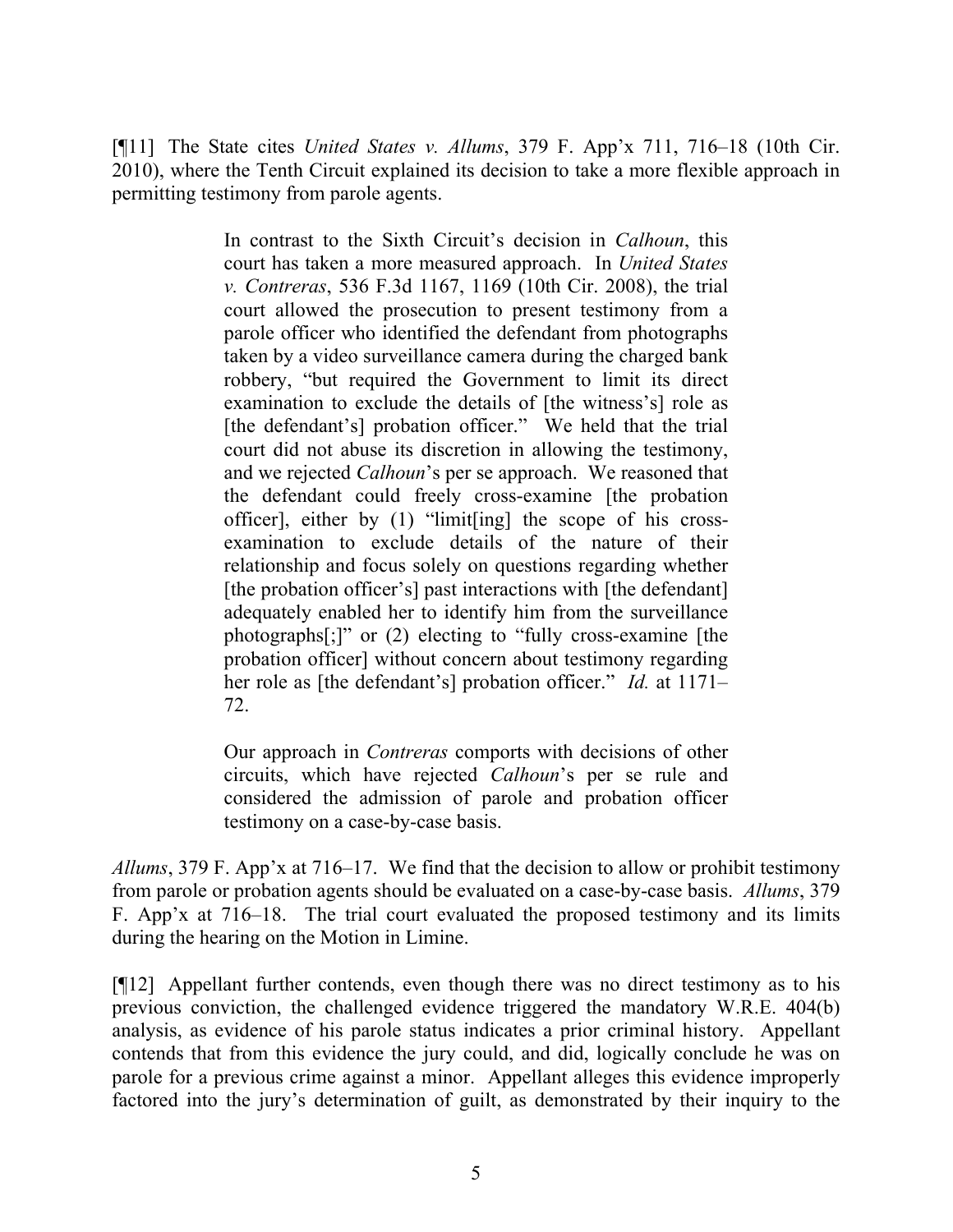district court concerning sanctions, to which the district court did not provide a substantive response. This Court has consistently held that analyses of proffered 404(b) evidence must take place on the record, and has detailed the process for the analysis repeatedly, and is often referred to as the *Gleason* analysis. *See Vigil*, ¶¶ 19-20, 224 P.3d at 38.

[¶13] During the hearing on the Motion in Limine, the district court found the State agreed to omit Appellant's prior conviction from its case-in-chief. With respect to testimony of the witnesses that recognized Appellant, that recognition and the basis for their recognition was ruled admissible. While the district court found that the evidence concerning portions of the investigation might be considered other wrongs or bad acts, such as Appellant's dishonesty to the parole agent, the court found that evidence to be admissible "course of conduct" evidence. The court ruled that evidence of a potential parole violation was admissible to establish Appellant's course of conduct "as part of the ... whole explanation of what went on[.]" The district court found that testimony relating to Appellant's decision to lie to Mr. Bauer, and to influence I.E. to lie about I.E.'s name and age, was admissible as the evidence was "directly connected" to his current charges. The court determined that the evidence "show[ed] motive, guilty mind, surely knowledge" and that it was therefore admissible under 404(b).

> We have previously recognized that evidence of uncharged misconduct is admissible if it "forms part of the history of the event or serves to enhance the natural development of the facts." *Bromley*, 2007 WY 20, ¶ 9, 150 P.3d at 1207; *Blakeman*, 2004 WY 139, ¶ 32, 100 P.3d at 1237; *Crozier v. State*, 723 P.2d 42, 49 (Wyo. 1986). We have referred to this as the "course of conduct" purpose. *Crozier*, 723 P.2d at 49. Other jurisdictions applying this concept have called it the "same transaction" purpose or the "complete story" purpose. *Id.*

*Leyva v. State*, 2007 WY 136, ¶ 28, 165 P.3d 446, 454 (Wyo. 2007).

[¶14] Appellant further contends the district court erred in allowing testimony that his parole had been revoked. Two witnesses testified that Appellant confessed to having sexual relations with I.E. Those witnesses were incarcerated with Appellant after the revocation of his parole. The reference to the revocation of Appellant's parole explains how these inmates had the opportunity to hear Appellant's confession prior to his trial. This, too, constitutes course of conduct evidence. However, merely labeling evidence course of conduct does not except it from the *Gleason* W.R.E. 404(b) analysis. *Reay v. State*, 2008 WY 13, 176 P.3d 647 (Wyo. 2008). Accordingly, this Court will analyze the trial court's ruling under the standard set forth below: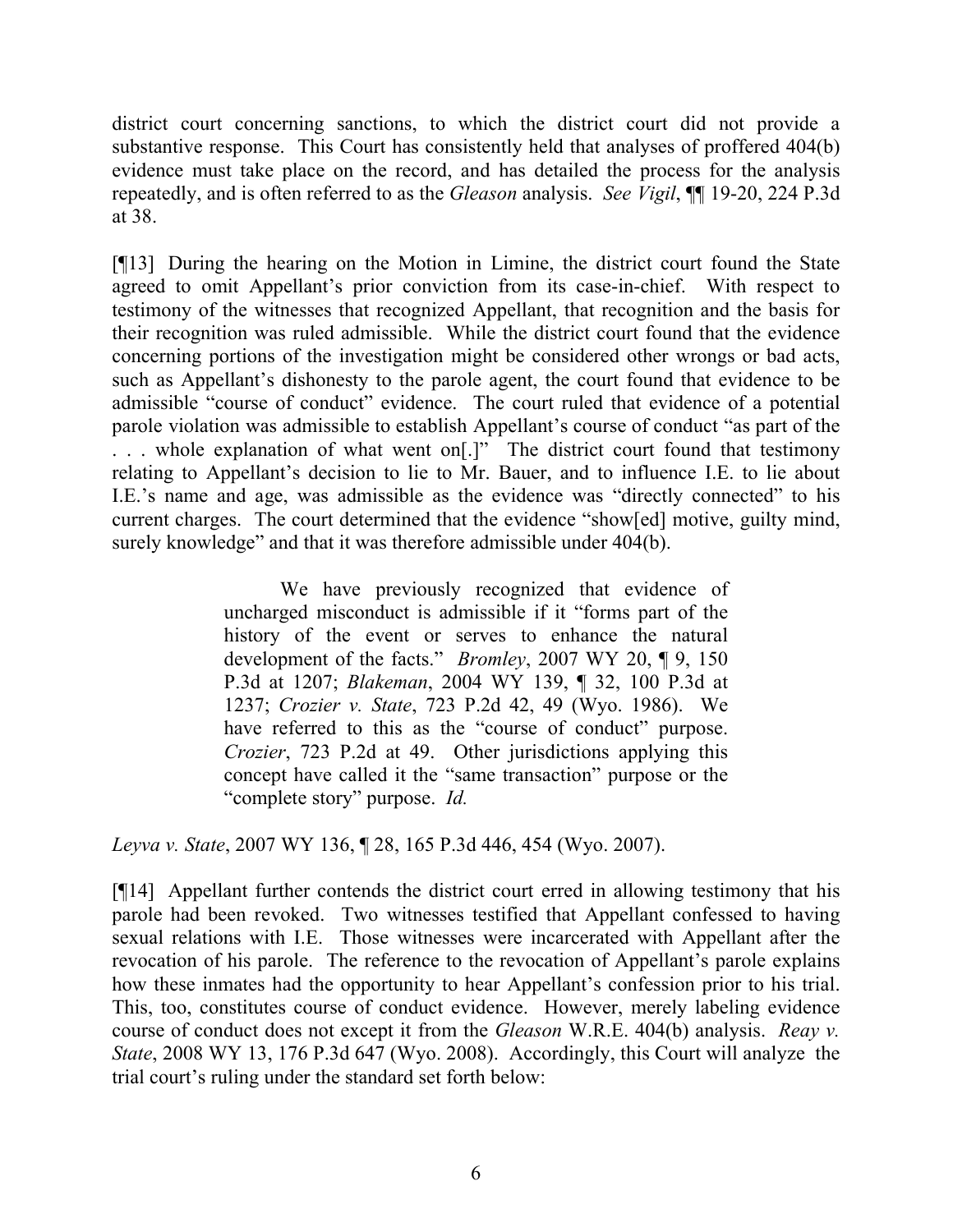We have said that a district court must consider four criteria in applying W.R.E. 404(b) to uncharged misconduct evidence: (1) Is the evidence offered for a proper purpose? (2) Is the evidence relevant? (3) Is the probative value of the evidence substantially outweighed by its potential for unfair prejudice? (4) Upon request, should the jury be given a limiting instruction? *Blakeman v. State*, 2004 WY 139, ¶ 31, 100 P.3d 1229, 1237 (Wyo. 2004) (citing *Howard*, 2002 WY 40, ¶ 17, 42 P.3d at 488, and *Huddleston v. United States*, 485 U.S. 681, 691, 108 S.Ct. 1496, 1502, 99 L.Ed.2d 771 (1988)). No request for a limiting instruction was made, so we will review the district court's application of the first three criteria. If the district court applied these criteria and had a legitimate basis for its ruling, we will uphold the decision. *Gleason v. State*, 2002 WY 161, ¶ 20, 57 P.3d 332, 341 (Wyo. 2002).

*Leyva*, ¶ 26, 165 P.3d at 454.

[¶15] Evidence of Appellant's parole status, the condition prohibiting contact with minors, the administrative parole sanctions, and subsequent revocation of Appellant's parole was relevant to the jury's understanding of how the case and investigation unfolded. Simply informing the jury that Mr. Bauer visited Appellant's residence would not explain the legitimate purpose for which Mr. Bauer inquired as to I.E.'s age or why the parole agent investigated further. The district court held that Appellant's motive to lie about I.E.'s age could not be understood without understanding the potential for a parole violation. The court found the two were directly connected and illustrated motive, knowledge, and a guilty mind. In *Miller v. State*, 830 P.2d 419 (Wyo. 1992), this Court held that fabrication of false accounts in order to divert suspicion is indicative of guilt. Similarly, in the present case, testimony concerning Appellant's parole status and prohibition of association with minors was relevant to Appellant's motive for lying to his parole agent. Further, Appellant also testified he received parole violation sanctions as part of his defense.

[¶16] The transcript from the hearing illustrates the district court found the State was offering the challenged information for a proper purpose and that the evidence was relevant. The record provides a legitimate basis for the district court's conclusion. The transcript reflects a lengthy discussion at the hearing with respect to the probative value of the challenged evidence and the danger of unfair prejudice. Defense counsel agreed that some evidence of Appellant's parole status was unavoidable. A limiting instruction was not requested. Appellant does not assert, nor does the record indicate, that the State failed to disclose the challenged evidence as 404(b) evidence in an attempt to act in bad faith or surprise Appellant. The record reflects that the district court considered the